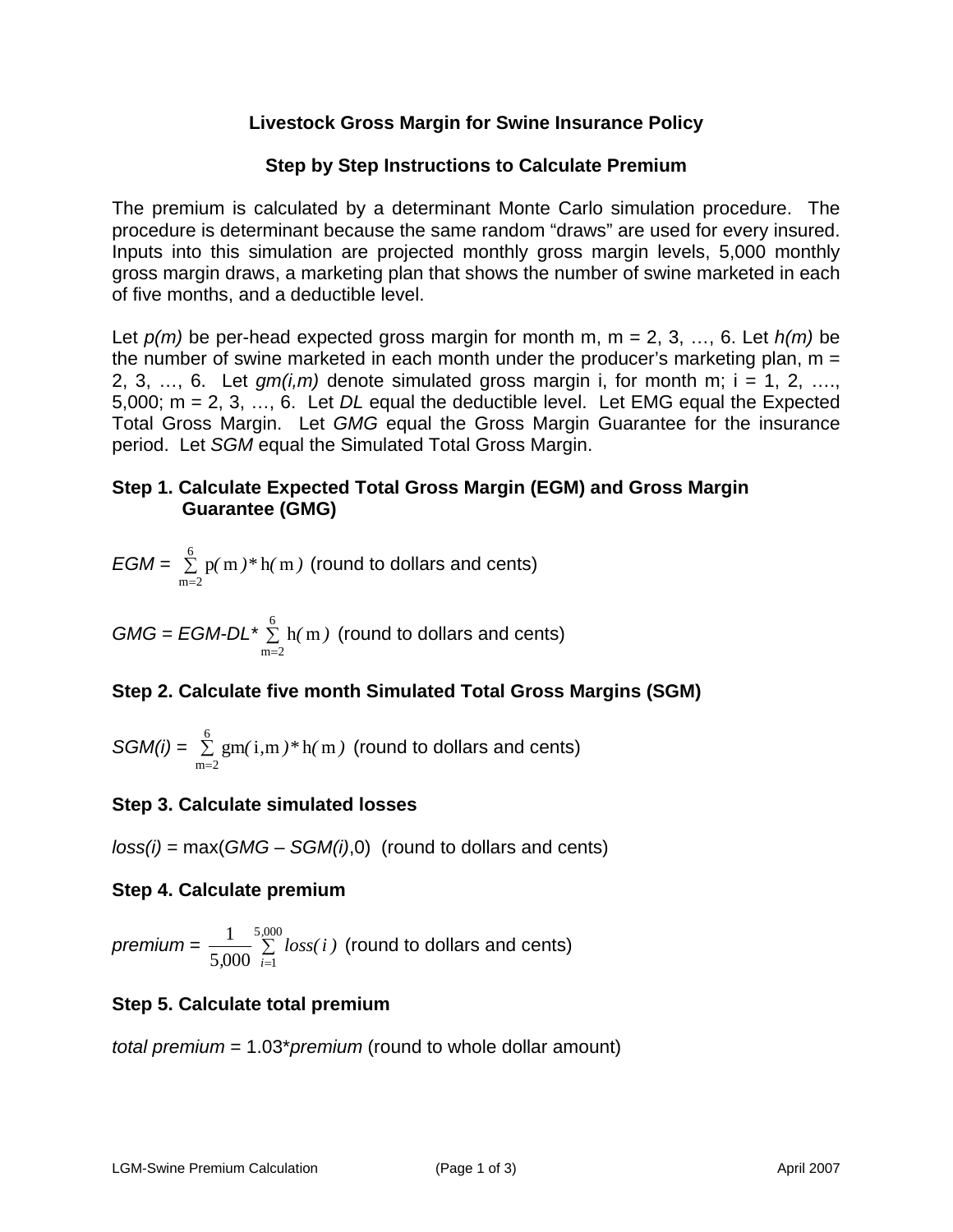# **Worked Example of Premium Calculation**

Here are the data for the worked example for a February to July insurance period. The deductible level used is \$0.00.

| Expected Gross Margins (\$/head) |       |       |       |       |       |
|----------------------------------|-------|-------|-------|-------|-------|
|                                  | March | April | May   | June  | July  |
|                                  | p(2)  | p(3)  | p(4)  | p(5)  | p(6)  |
|                                  | 71.12 | 71.62 | 78.05 | 84.59 | 81.30 |

| Marketing Plan: Number of Insured Swine |       |      |      |      |
|-----------------------------------------|-------|------|------|------|
| March                                   | April | May  | June | July |
| h(2)                                    | H(3)  | h(4) | h(5) | h(6) |
|                                         | 500   |      | 500  | 1000 |

## First 10 rows of Simulated Gross Margins (\$/head)

| March | April | May    | June   | July   |
|-------|-------|--------|--------|--------|
| 59.52 | 52.88 | 51.77  | 50.70  | 48.96  |
| 68.28 | 66.00 | 71.81  | 77.43  | 83.79  |
| 69.32 | 66.71 | 79.93  | 91.78  | 88.63  |
| 64.22 | 59.75 | 62.47  | 64.16  | 50.49  |
| 80.03 | 83.89 | 87.21  | 88.68  | 87.51  |
| 73.43 | 73.07 | 73.17  | 72.67  | 63.89  |
| 79.34 | 81.43 | 92.71  | 103.79 | 84.08  |
| 76.74 | 83.91 | 89.13  | 93.55  | 102.41 |
| 79.92 | 85.15 | 91.56  | 96.98  | 88.15  |
| 81.92 | 91.53 | 100.49 | 109.15 | 103.91 |

# **Step 1. Calculate Expected Total Gross Margin and Gross Margin Guarantee**

*EGM* = 71.12 \* 0 + 71.62 \* 500 + 78.05 \* 0 + 84.59 \* 500 + 81.30 \* 1000

 $= 159,405.00$ 

 $GMG = 159,405.00 - 0.00 * (0 + 500 + 0 + 500 + 1000) = 159,405.00$